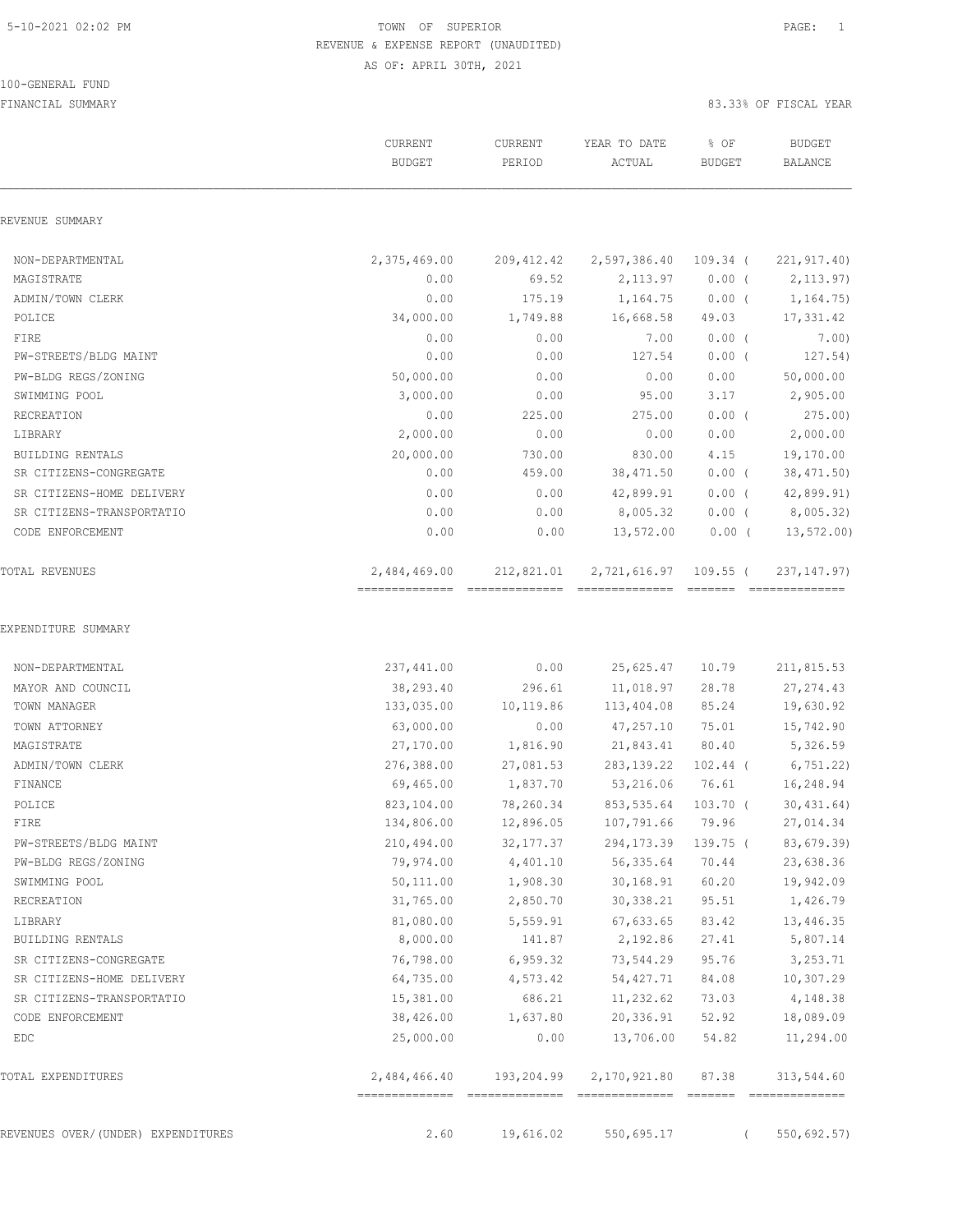200-REFUSE SERVICE

|                                     | CURRENT<br><b>BUDGET</b>    | CURRENT<br>PERIOD | YEAR TO DATE<br>ACTUAL          | % OF<br><b>BUDGET</b> | <b>BUDGET</b><br><b>BALANCE</b> |
|-------------------------------------|-----------------------------|-------------------|---------------------------------|-----------------------|---------------------------------|
| REVENUE SUMMARY                     |                             |                   |                                 |                       |                                 |
| NON-DEPARTMENTAL                    | 19,354.00                   | 110.00            | 694.00                          | 3.59                  | 18,660.00                       |
| TOTAL REVENUES                      | 19,354.00<br>============== | 110.00            | 694.00<br>--------------        | 3.59                  | 18,660.00                       |
| EXPENDITURE SUMMARY                 |                             |                   |                                 |                       |                                 |
| NON-DEPARTMENTAL                    | 19,353.00                   | 10,016.76         | 99,577.52 514.53 (80,224.52)    |                       |                                 |
| TOTAL EXPENDITURES                  | 19,353.00                   | 10,016.76         | 99,577.52 514.53 (              |                       | 80,224.52)                      |
| REVENUES OVER/ (UNDER) EXPENDITURES |                             |                   | $1.00$ ( 9,906.76) ( 98,883.52) |                       | 98,884.52                       |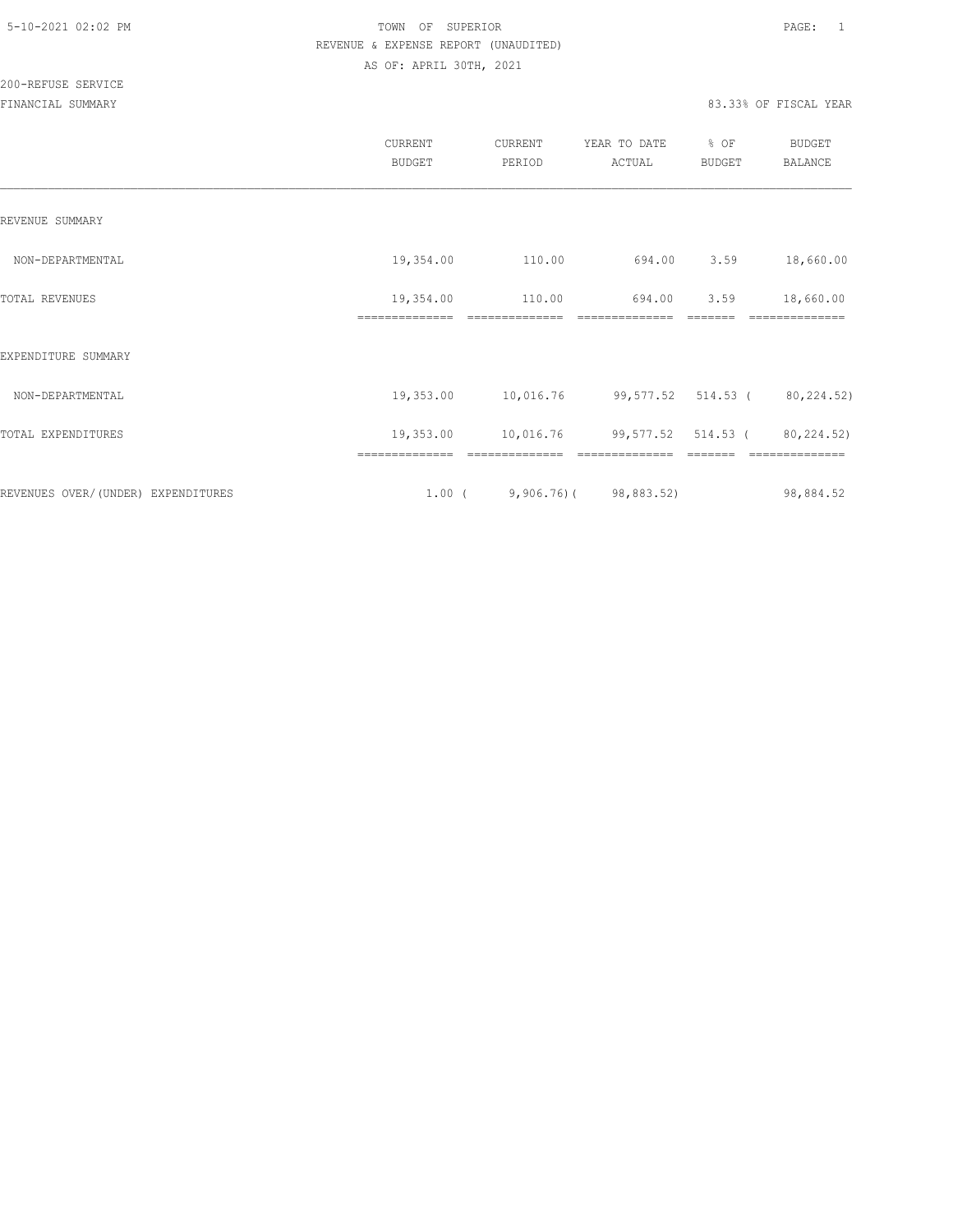#### 210-SEWER

|                                    | CURRENT<br><b>BUDGET</b>     | CURRENT<br>PERIOD           | YEAR TO DATE<br>ACTUAL       | % OF<br><b>BUDGET</b> | <b>BUDGET</b><br>BALANCE |
|------------------------------------|------------------------------|-----------------------------|------------------------------|-----------------------|--------------------------|
| REVENUE SUMMARY                    |                              |                             |                              |                       |                          |
| NON-DEPARTMENTAL                   | 425,291.00                   | 38,643.00                   | 370,110.99 87.03             |                       | 55,180.01                |
| TOTAL REVENUES                     | 425,291.00<br>============== | 38,643.00<br>============== | 370,110.99<br>============== | 87.03                 | 55,180.01<br>==========  |
| EXPENDITURE SUMMARY                |                              |                             |                              |                       |                          |
| NON-DEPARTMENTAL                   | 425,292.00                   | 32,057.60                   | 264,834.87 62.27             |                       | 160, 457.13              |
| TOTAL EXPENDITURES                 | 425,292.00                   | 32,057.60                   | 264,834.87                   | 62.27                 | 160, 457. 13             |
| REVENUES OVER/(UNDER) EXPENDITURES | 1.00)                        | 6,585.40                    | 105,276.12                   |                       | 105, 277.12)             |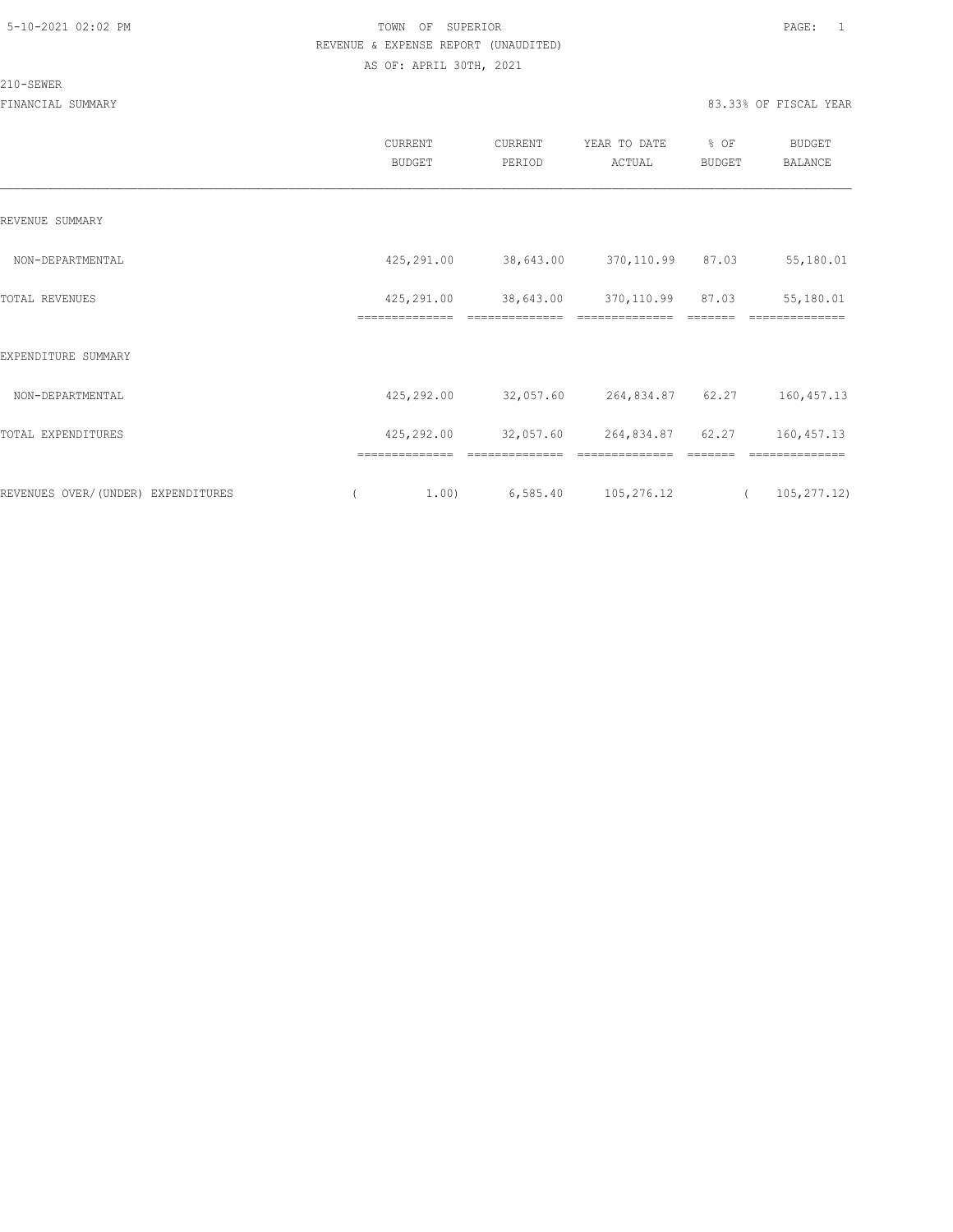#### 220-AMBULANCE

|                                    | <b>CURRENT</b><br><b>BUDGET</b> | CURRENT<br>PERIOD           | YEAR TO DATE<br>ACTUAL       | % OF<br><b>BUDGET</b> | <b>BUDGET</b><br><b>BALANCE</b> |
|------------------------------------|---------------------------------|-----------------------------|------------------------------|-----------------------|---------------------------------|
| REVENUE SUMMARY                    |                                 |                             |                              |                       |                                 |
| NON-DEPARTMENTAL                   | 470,400.00                      | 25,794.62                   | 281,950.44                   | 59.94                 | 188,449.56                      |
| TOTAL REVENUES                     | 470,400.00<br>==============    | 25,794.62<br>============== | 281,950.44                   | 59.94                 | 188,449.56<br>==============    |
| EXPENDITURE SUMMARY                |                                 |                             |                              |                       |                                 |
| NON-DEPARTMENTAL                   | 470,400.00                      | 38,838.33                   | 386,958.77 82.26             |                       | 83, 441.23                      |
| TOTAL EXPENDITURES                 | 470,400.00                      | 38,838.33                   | 386,958.77 82.26             |                       | 83, 441.23                      |
|                                    | ==============                  | ==============              | ==============               |                       | ==============                  |
| REVENUES OVER/(UNDER) EXPENDITURES | $0.00$ (                        |                             | $13,043.71$ ( $105,008.33$ ) |                       | 105,008.33                      |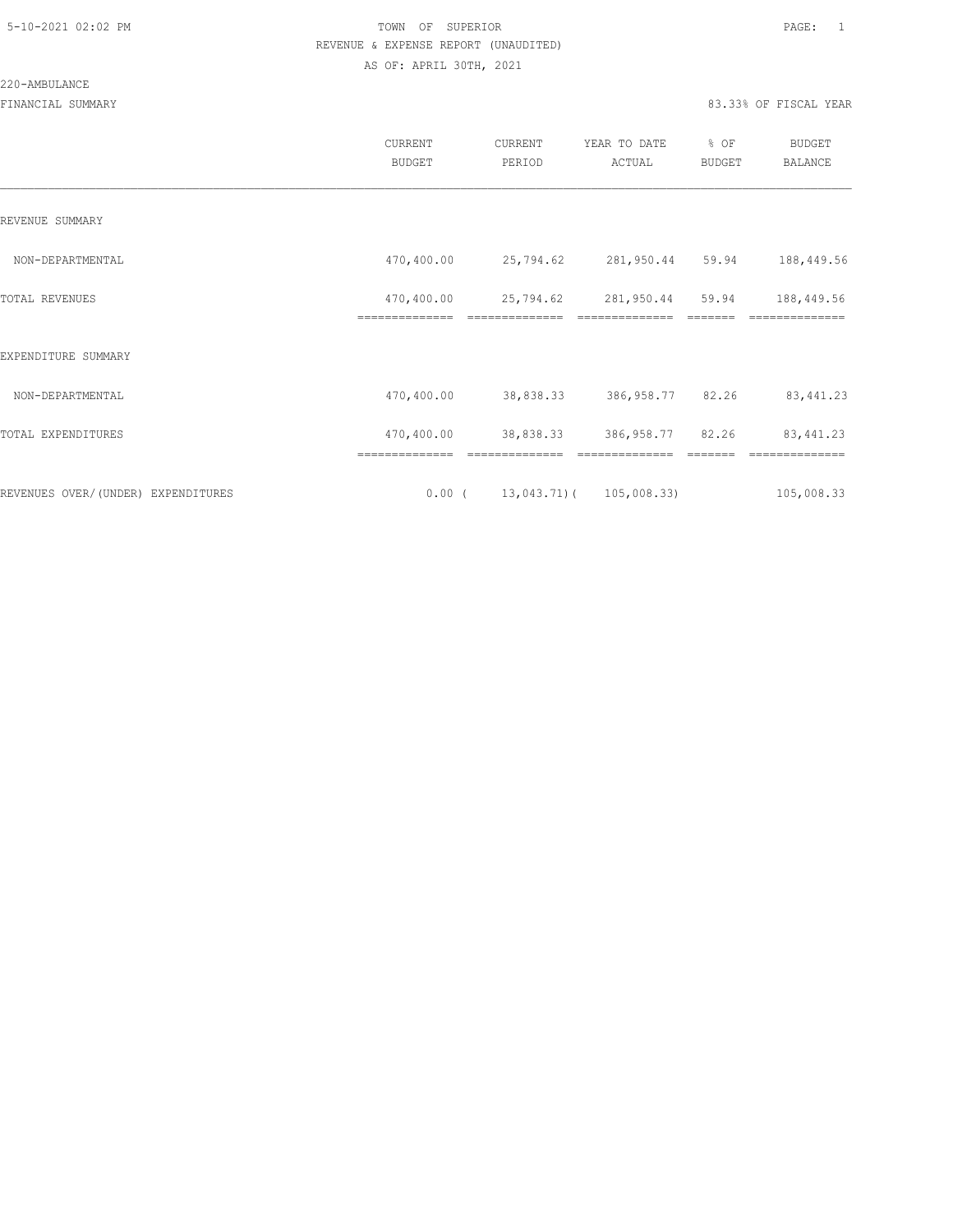#### 230-CEMETARY

|                                    | CURRENT<br><b>BUDGET</b>    | CURRENT<br>PERIOD | YEAR TO DATE<br>ACTUAL | % OF<br><b>BUDGET</b> | <b>BUDGET</b><br>BALANCE |
|------------------------------------|-----------------------------|-------------------|------------------------|-----------------------|--------------------------|
| REVENUE SUMMARY                    |                             |                   |                        |                       |                          |
| NON-DEPARTMENTAL                   | 17,150.00                   | 2,500.00          | 26,800.00 156.27 (     |                       | 9,650.00)                |
| TOTAL REVENUES                     | 17,150.00<br>============== | 2,500.00          | 26,800.00              | 156.27 (              | 9,650.00<br>==========   |
| EXPENDITURE SUMMARY                |                             |                   |                        |                       |                          |
| NON-DEPARTMENTAL                   | 17,149.00                   | 1,359.13          | 16,979.55 99.01        |                       | 169.45                   |
| TOTAL EXPENDITURES                 | 17,149.00                   | 1,359.13          | 16,979.55              | 99.01                 | 169.45                   |
|                                    | ==============              | ==============    |                        |                       | ______________           |
| REVENUES OVER/(UNDER) EXPENDITURES | 1.00                        | 1,140.87          | 9,820.45               | $\sqrt{2}$            | 9,819.45)                |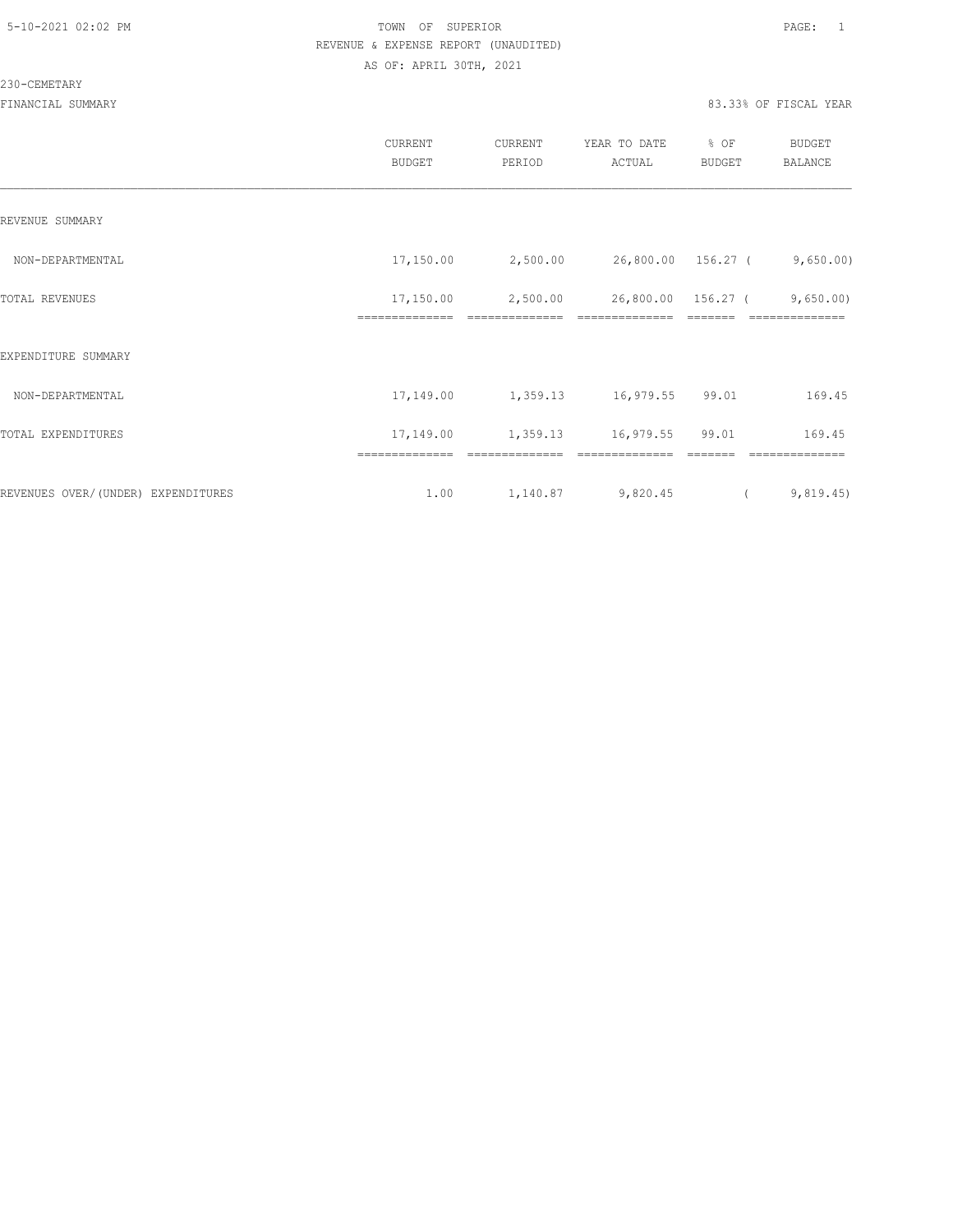## 300-HIGHWAY USERS REVENUE

|                                     | CURRENT<br><b>BUDGET</b>     | CURRENT<br>PERIOD            | YEAR TO DATE<br>ACTUAL             | % OF<br>BUDGET | <b>BUDGET</b><br>BALANCE |
|-------------------------------------|------------------------------|------------------------------|------------------------------------|----------------|--------------------------|
| REVENUE SUMMARY                     |                              |                              |                                    |                |                          |
| NON-DEPARTMENTAL                    | 889,416.00                   | 23, 235.51                   | 218,776.11 24.60                   |                | 670,639.89               |
| TOTAL REVENUES                      | 889,416.00<br>============== | 23, 235.51<br>============== | 218,776.11 24.60<br>============== |                | 670,639.89<br>========== |
| EXPENDITURE SUMMARY                 |                              |                              |                                    |                |                          |
| NON-DEPARTMENTAL                    | 889,416.00                   | 23, 297. 72                  | 264,615.73                         | 29.75          | 624,800.27               |
| TOTAL EXPENDITURES                  | 889,416.00                   | 23, 297. 72                  | 264,615.73                         | 29.75          | 624,800.27               |
|                                     | ==============               |                              |                                    |                |                          |
| REVENUES OVER/ (UNDER) EXPENDITURES | 0.00(                        |                              | $62.21$ ( $45,839.62$ )            |                | 45,839.62                |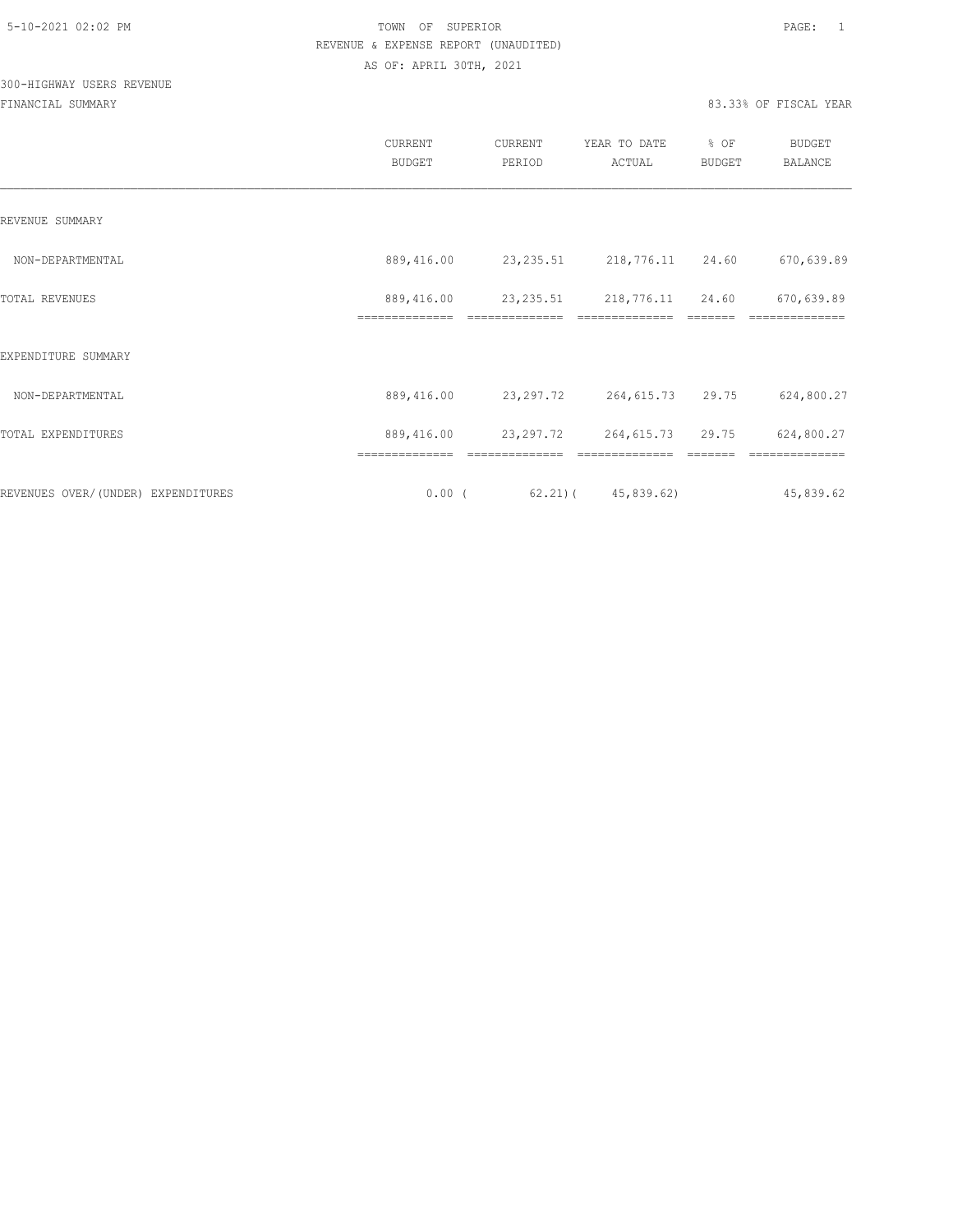310-EXCISE TAX

|                                    | CURRENT<br><b>BUDGET</b>     | CURRENT<br>PERIOD      | YEAR TO DATE<br>ACTUAL            | % OF<br><b>BUDGET</b> | <b>BUDGET</b><br><b>BALANCE</b> |
|------------------------------------|------------------------------|------------------------|-----------------------------------|-----------------------|---------------------------------|
| REVENUE SUMMARY                    |                              |                        |                                   |                       |                                 |
| NON-DEPARTMENTAL                   | 202,604.00                   | 0.00                   | 85,495.83 42.20                   |                       | 117,108.17                      |
| <b>TOTAL REVENUES</b>              | 202,604.00<br>============== | 0.00<br>============== | 85,495.83 42.20<br>============== |                       | 117,108.17<br>==========        |
| EXPENDITURE SUMMARY                |                              |                        |                                   |                       |                                 |
| NON-DEPARTMENTAL                   | 202,604.00                   |                        | 18,242.92 171,784.88 84.79        |                       | 30,819.12                       |
| TOTAL EXPENDITURES                 | 202,604.00                   |                        | 18,242.92 171,784.88              | 84.79                 | 30,819.12                       |
| REVENUES OVER/(UNDER) EXPENDITURES | ==============<br>$0.00$ (   |                        | 18,242.92) ( 86,289.05)           |                       | 86,289.05                       |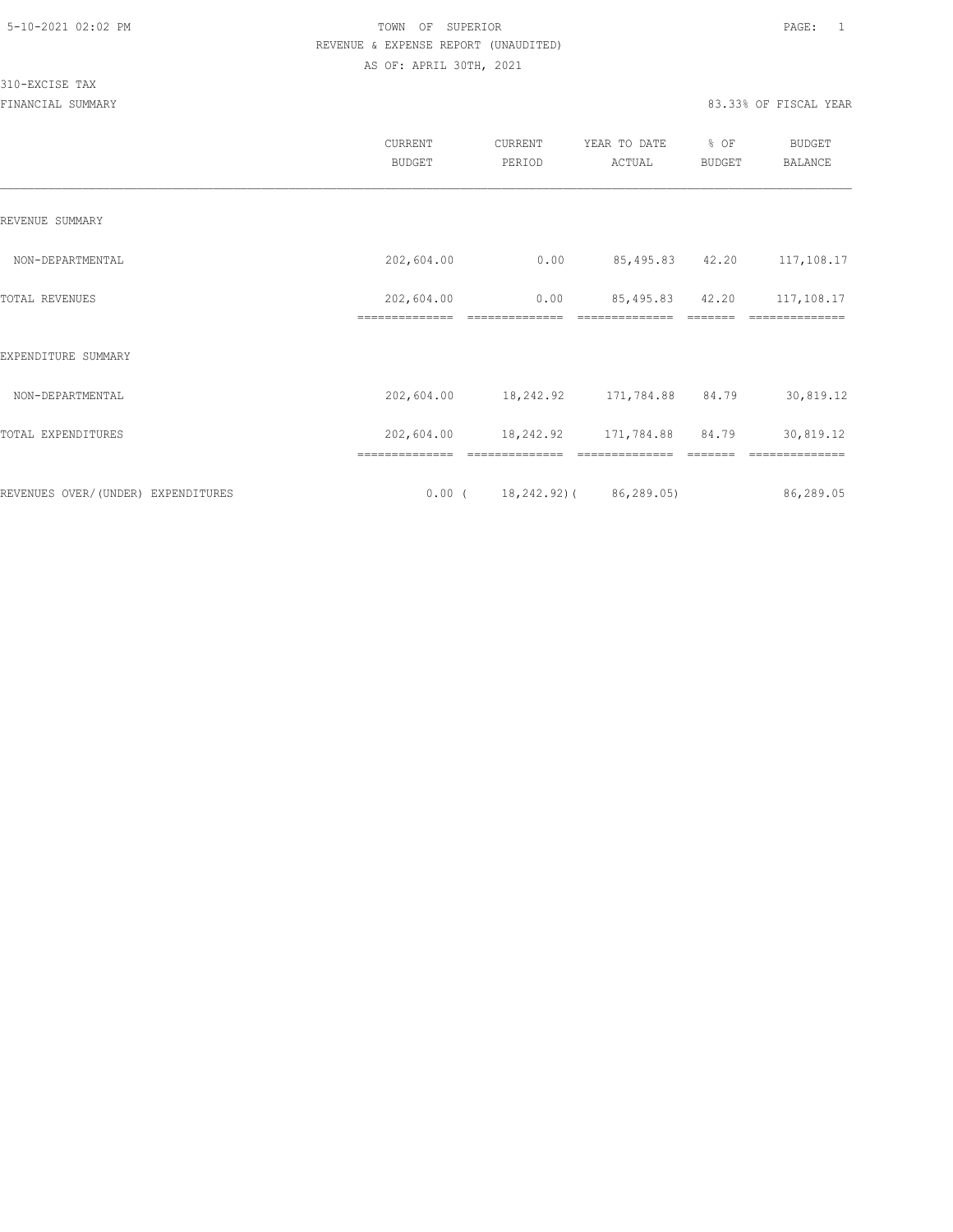|                     | CURRENT<br>BUDGET   | CURRENT<br>PERIOD               | YEAR TO DATE<br>ACTUAL          | % OF<br>BUDGET      | BUDGET<br>BALANCE              |
|---------------------|---------------------|---------------------------------|---------------------------------|---------------------|--------------------------------|
| REVENUE SUMMARY     |                     |                                 |                                 |                     |                                |
|                     | ______________<br>. | ______________<br>------------- | ______________<br>------------- | ________<br>======  | ______________<br>------------ |
| EXPENDITURE SUMMARY |                     |                                 |                                 |                     |                                |
|                     | ==============      | ==============                  | ==============                  | ________<br>------- | ==============                 |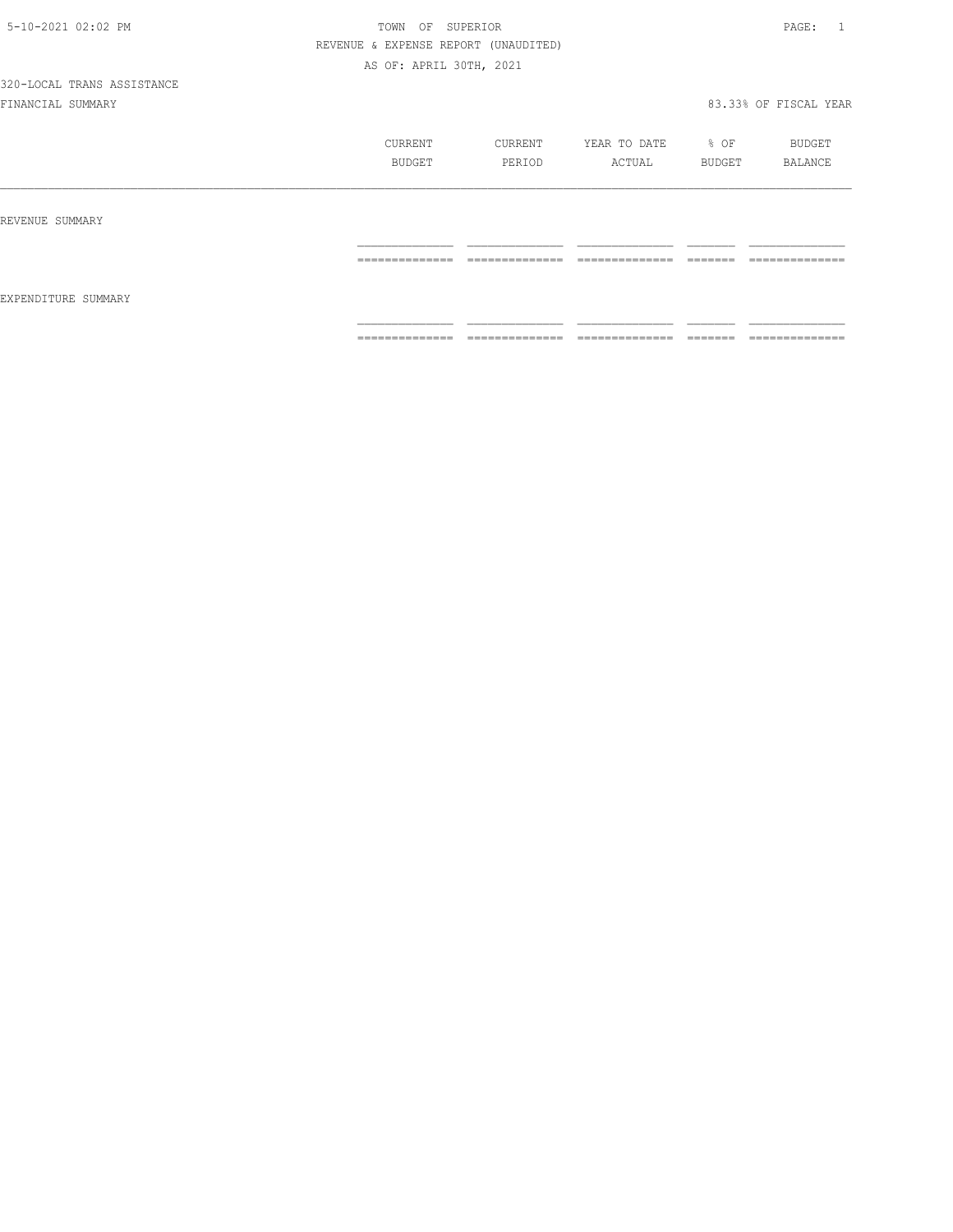400-GADA BOND

|                     | CURRENT<br>BUDGET | CURRENT<br>PERIOD                 | YEAR TO DATE<br>ACTUAL             | % OF<br>BUDGET      | BUDGET<br>BALANCE                 |
|---------------------|-------------------|-----------------------------------|------------------------------------|---------------------|-----------------------------------|
| REVENUE SUMMARY     |                   |                                   |                                    |                     |                                   |
| EXPENDITURE SUMMARY | ==============    | ==============                    | ==============                     | <b>EEEEEE</b>       | --------------<br>--------------- |
|                     | ==============    | --------------<br>--------------- | ---------------<br>--------------- | --------<br>------- | --------------<br>--------------- |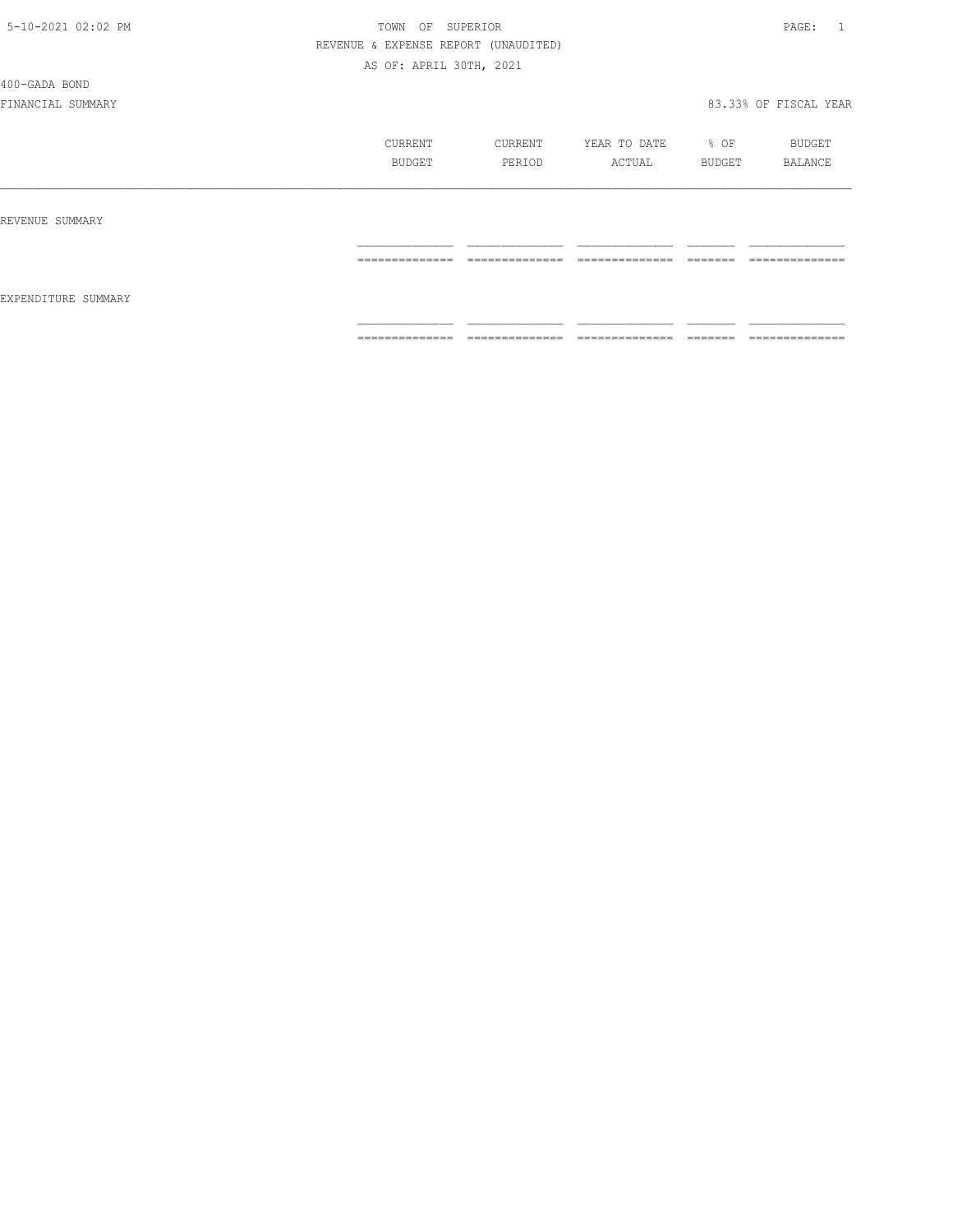#### 410-MPC BOND

|                                    | CURRENT<br><b>BUDGET</b> | CURRENT<br>PERIOD              | YEAR TO DATE<br>ACTUAL      | % OF<br><b>BUDGET</b> | BUDGET<br><b>BALANCE</b> |
|------------------------------------|--------------------------|--------------------------------|-----------------------------|-----------------------|--------------------------|
| REVENUE SUMMARY                    |                          |                                |                             |                       |                          |
| EXPENDITURE SUMMARY                |                          |                                |                             |                       |                          |
| NON-DEPARTMENTAL                   | 0.00                     | 1,044.39                       | $6,969.21$ 0.00 ( 6,969.21) |                       |                          |
| TOTAL EXPENDITURES                 | 0.00                     | 1,044.39                       | $6,969.21$ 0.00 (           |                       | 6, 969.21                |
| REVENUES OVER/(UNDER) EXPENDITURES |                          | $0.00$ ( 1,044.39) ( 6,969.21) |                             |                       | 6,969.21                 |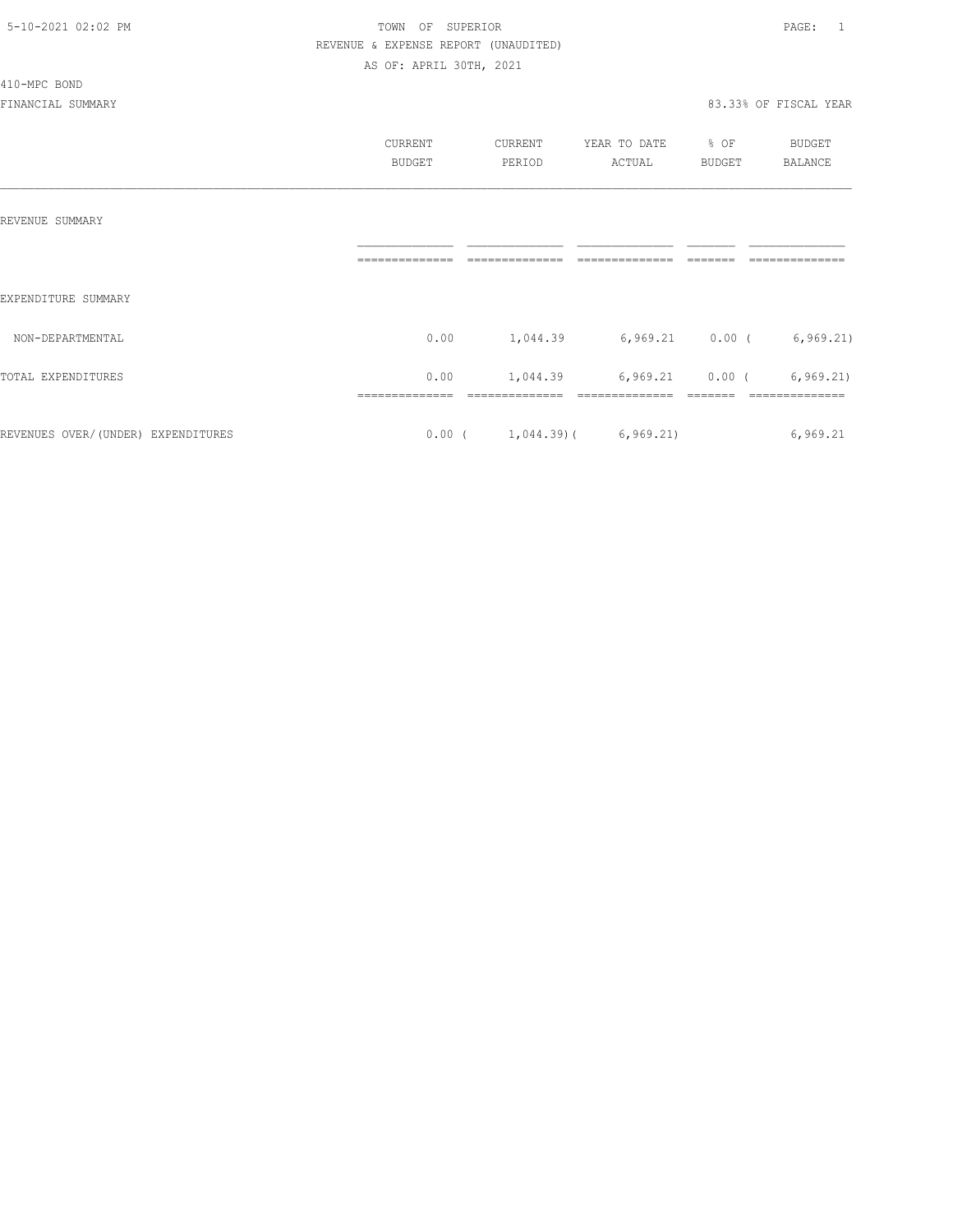#### 500-GRANTS

|                                    | <b>CURRENT</b><br><b>BUDGET</b> | CURRENT<br>PERIOD | YEAR TO DATE<br>ACTUAL      | % OF<br><b>BUDGET</b> | <b>BUDGET</b><br><b>BALANCE</b> |
|------------------------------------|---------------------------------|-------------------|-----------------------------|-----------------------|---------------------------------|
| REVENUE SUMMARY                    |                                 |                   |                             |                       |                                 |
| NON-DEPARTMENTAL                   | 1,381,382.00                    | 0.00              | 0.00                        |                       | $0.00 \qquad 1,381,382.00$      |
| RECREATION GRANTS                  | 0.00                            | 0.00              | 27,365.20                   |                       | $0.00$ ( $27,365.20$ )          |
| AIRPORT GRANTS                     | 0.00                            | 0.00              | 1,000.00                    |                       | $0.00$ ( $1,000.00$ )           |
| TOTAL REVENUES                     | 1,381,382.00                    | 0.00              | 28,365.20                   |                       | 2.05 1,353,016.80               |
|                                    | =============================== |                   | ssessessessess.             | <b>CONSIDER</b>       | ==============                  |
| EXPENDITURE SUMMARY                |                                 |                   |                             |                       |                                 |
| NON-DEPARTMENTAL                   | 1,381,382.00                    | 0.00              | 0.00                        |                       | 0.00 1,381,382.00               |
| RECREATION GRANTS                  | 0.00                            | 0.00              | 28,858.92                   |                       | 0.00(28,858.92)                 |
| TOTAL EXPENDITURES                 | 1,381,382.00                    | 0.00              | 28,858.92<br>============== |                       | 2.09 1,352,523.08               |
| REVENUES OVER/(UNDER) EXPENDITURES | 0.00                            | $0.00$ (          | 493.72)                     |                       | 493.72                          |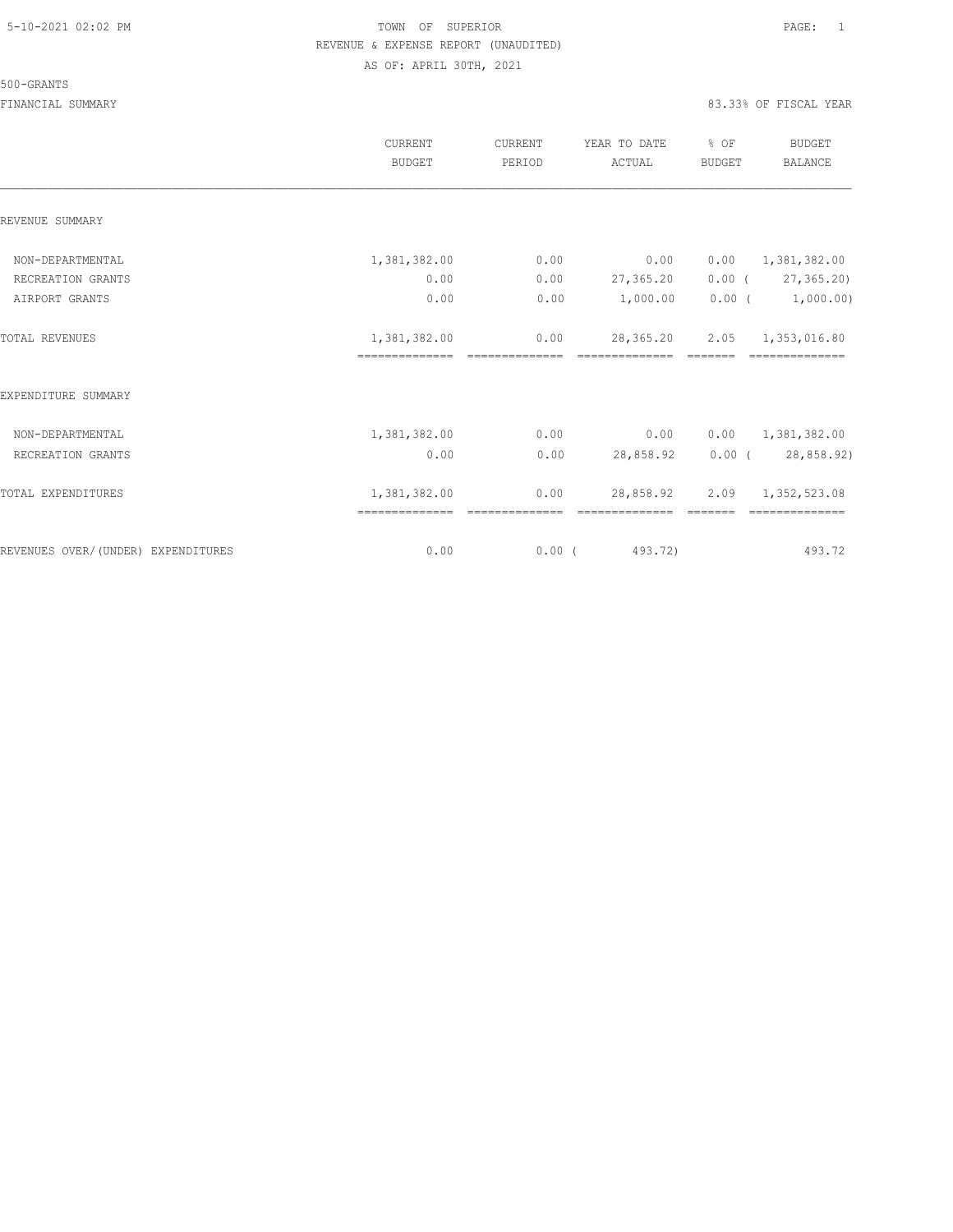## 510-Emergency Services

|                                    | <b>CURRENT</b><br><b>BUDGET</b> | CURRENT<br>PERIOD | YEAR TO DATE<br>ACTUAL    | % OF<br><b>BUDGET</b> | <b>BUDGET</b><br><b>BALANCE</b> |
|------------------------------------|---------------------------------|-------------------|---------------------------|-----------------------|---------------------------------|
| REVENUE SUMMARY                    |                                 |                   |                           |                       |                                 |
| RC EMERGENCY SERV-FIRE             | 0.00                            | 0.00              | 128,500.00 0.00 (         |                       | 128,500.00)                     |
| RC EMERGENCY SERV-POLICE           | 200,000.00                      | 0.00              | 135,557.80                | 67.78                 | 64,442.20                       |
| <b>TOTAL REVENUES</b>              | 200,000.00                      | 0.00              | 264,057.80                | 132.03 (              | 64,057.80)                      |
| EXPENDITURE SUMMARY                |                                 |                   |                           |                       |                                 |
| RC EMERGENCY SERV-FIRE             | 128,500.00                      |                   | 3,996.72 109,156.63 84.95 |                       | 19,343.37                       |
| RC EMERGENCY SERV-POLICE           | 71,500.00                       |                   |                           |                       | 56,600.42)                      |
| TOTAL EXPENDITURES                 | 200,000.00<br>==============    | 5,835.51          | 237, 257.05               | 118.63 (              | 37,257.05)                      |
| REVENUES OVER/(UNDER) EXPENDITURES | $0.00$ (                        |                   | 5,835.51) 26,800.75       | $\sqrt{2}$            | 26,800.75)                      |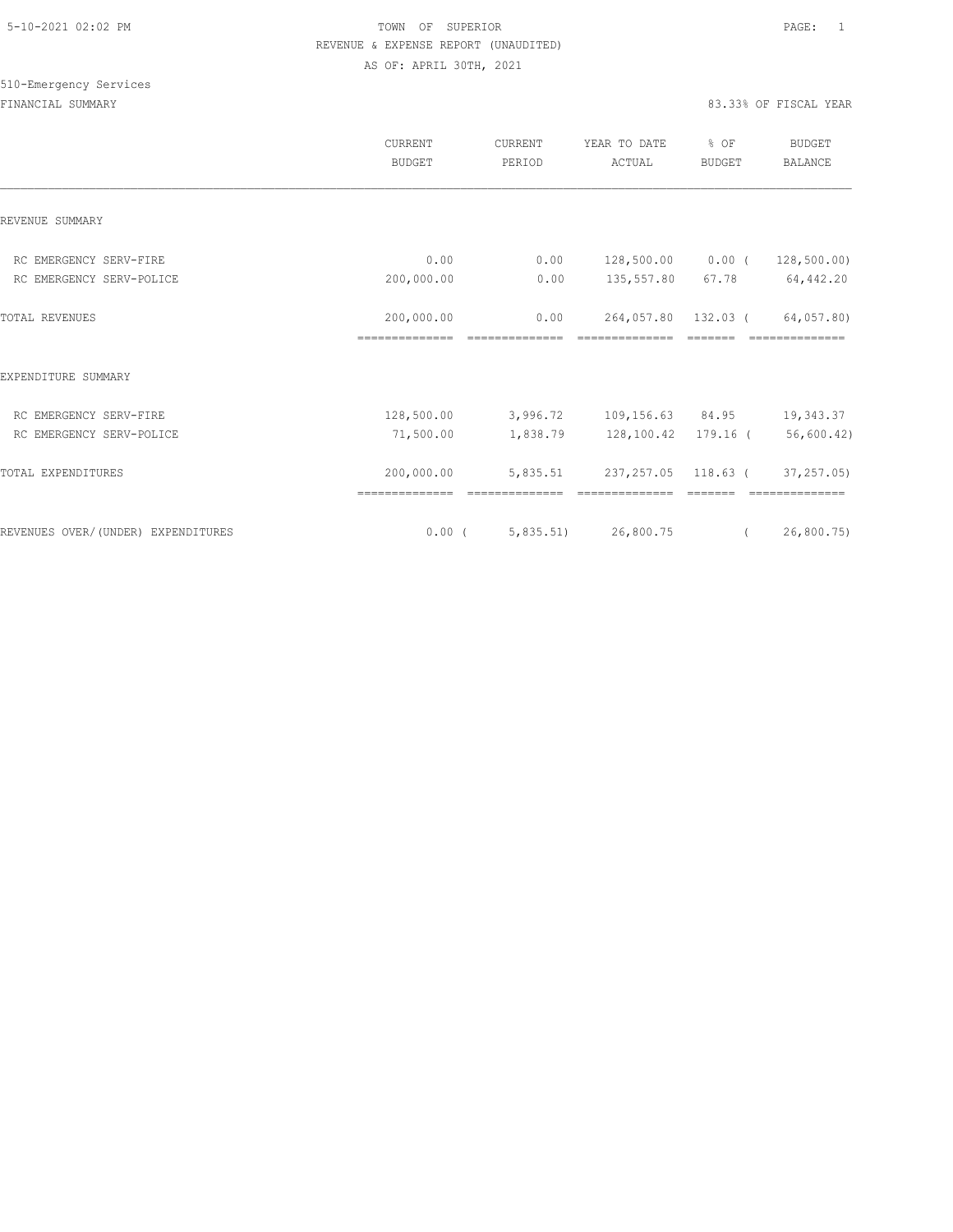|                                    | CURRENT<br><b>BUDGET</b> | CURRENT<br>PERIOD      | YEAR TO DATE<br>ACTUAL                          | % OF<br><b>BUDGET</b>   | <b>BUDGET</b><br><b>BALANCE</b>  |
|------------------------------------|--------------------------|------------------------|-------------------------------------------------|-------------------------|----------------------------------|
| REVENUE SUMMARY                    |                          |                        |                                                 |                         |                                  |
| MAYOR & COUNCIL                    | 1,200,000.00             | 0.00                   | $11,826.20$ 0.99                                |                         | 1,188,173.80                     |
| ECONOMIC DEVELOPMENT               | 275,000.00               | 0.00                   | 275,000.00 100.00                               |                         | 0.00                             |
| <b>TOTAL REVENUES</b>              | 1,475,000.00             | 0.00<br>============== | 286,826.20 19.45 1,188,173.80<br>============== | $=$ $=$ $=$ $=$ $=$ $=$ |                                  |
| EXPENDITURE SUMMARY                |                          |                        |                                                 |                         |                                  |
| MAYOR & COUNCIL                    | 1,200,000.00             | 0.00                   | 74,409.32                                       | 6.20                    | 1, 125, 590.68                   |
| RECREATION                         | 0.00                     | 0.00                   | 300.00                                          | $0.00$ (                | 300.00                           |
| ECONOMIC DEVELOPMENT               | 275,000.00               | 0.00                   | 168,500.00                                      | 61.27                   | 106,500.00                       |
| TOTAL EXPENDITURES                 | 1,475,000.00             | 0.00                   |                                                 |                         | 243, 209.32 16.49 1, 231, 790.68 |
| REVENUES OVER/(UNDER) EXPENDITURES | 0.00                     | 0.00                   | 43,616.88                                       |                         | 43,616.88)<br>$\sqrt{2}$         |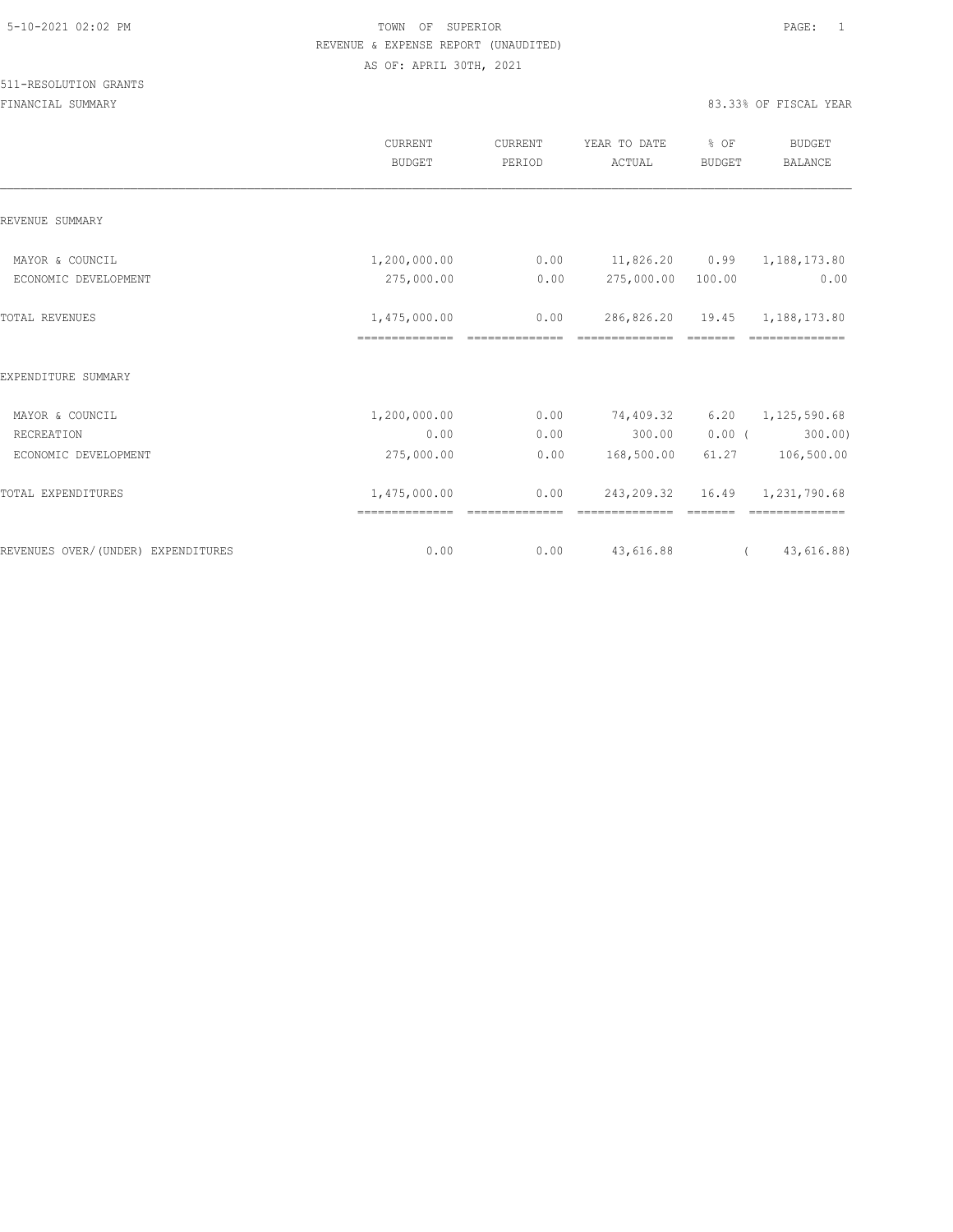512-AZCares Fund

|                     | CURRENT<br>BUDGET                  | CURRENT<br>PERIOD                 | YEAR TO DATE<br>ACTUAL             | % OF<br>BUDGET       | BUDGET<br>BALANCE                 |
|---------------------|------------------------------------|-----------------------------------|------------------------------------|----------------------|-----------------------------------|
| REVENUE SUMMARY     |                                    |                                   |                                    |                      |                                   |
|                     | ---------------<br>--------------- | ______________<br>--------------- | ---------------<br>--------------- | --------<br>-------  | _______________<br>-------------- |
| EXPENDITURE SUMMARY |                                    |                                   |                                    |                      |                                   |
|                     | ______________<br>.                | ______________<br>.               | ---------------<br>.               | --------<br>________ | ______________<br>.               |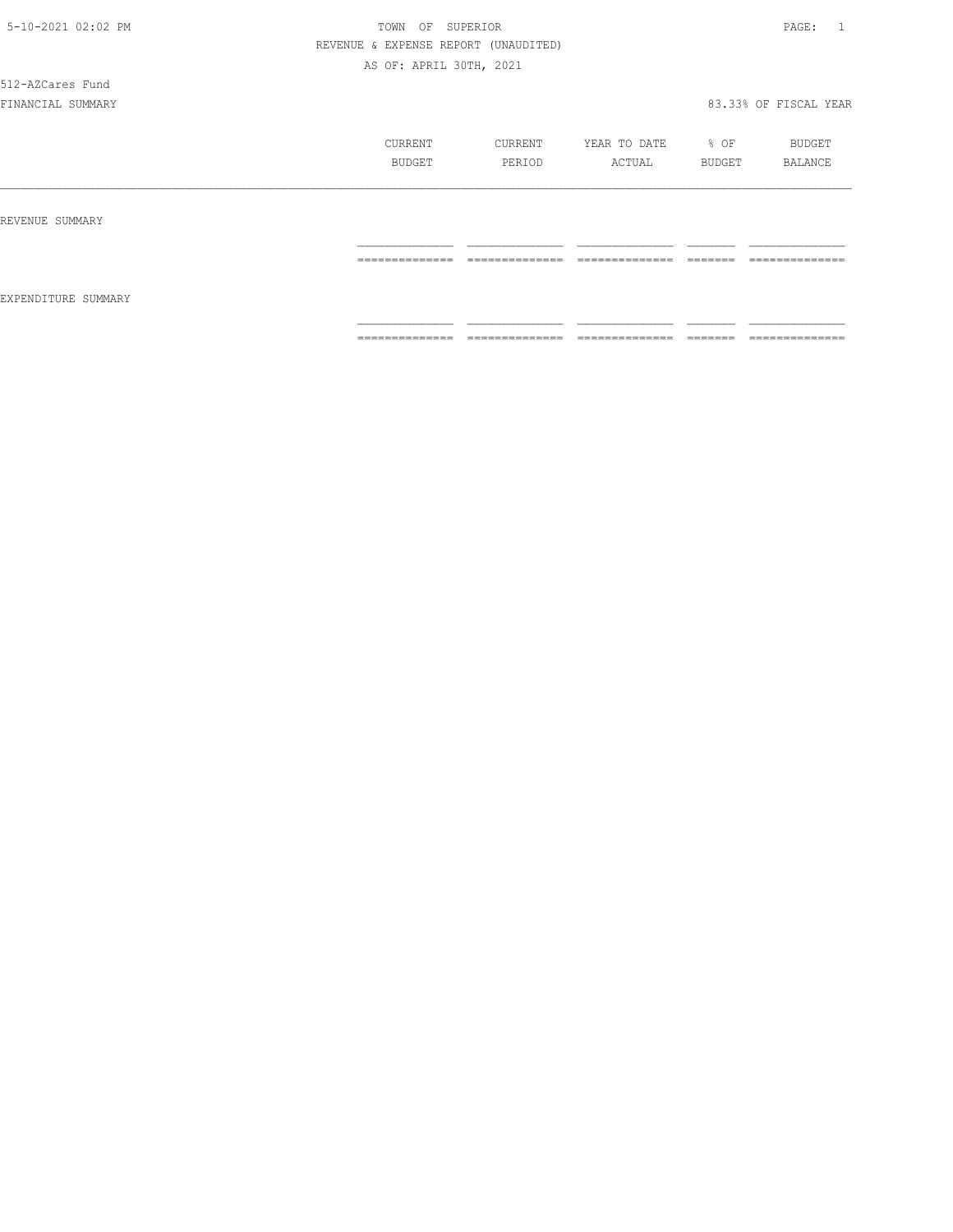|                                    | CURRENT<br><b>BUDGET</b> | CURRENT<br>PERIOD  | YEAR TO DATE<br>ACTUAL | % OF<br><b>BUDGET</b> | <b>BUDGET</b><br><b>BALANCE</b> |
|------------------------------------|--------------------------|--------------------|------------------------|-----------------------|---------------------------------|
| REVENUE SUMMARY                    |                          |                    |                        |                       |                                 |
| ATTORNEY GENERAL GRANTS            | 0.00                     | 0.00               | 20,000.00              | $0.00$ (              | 20,000.00)                      |
| GOHS GRANTS                        | 0.00                     | 0.00               | 1,455.11               |                       | $0.00$ ( $1,455.11$ )           |
| DOHS GRANTS                        | 0.00                     | 0.00               | 22,833.97              | $0.00$ (              | 22,833.97)                      |
| TOTAL REVENUES                     | 0.00                     | 0.00               | 44,289.08              | $0.00$ (              | 44,289.08)                      |
| EXPENDITURE SUMMARY                |                          |                    |                        |                       |                                 |
| ATTORNEY GENERAL GRANTS            | 0.00                     | 0.00               | 19,687.92              | $0.00$ (              | 19,687.92)                      |
| DOHS GRANTS                        | 0.00                     | 0.00               | 35,672.07              |                       | $0.00$ ( 35,672.07)             |
| TOTAL EXPENDITURES                 | 0.00                     | 0.00<br>========== | 55,359.99              | $0.00$ (              | 55,359.99)                      |
| REVENUES OVER/(UNDER) EXPENDITURES | 0.00                     |                    | $0.00$ ( $11,070.91$ ) |                       | 11,070.91                       |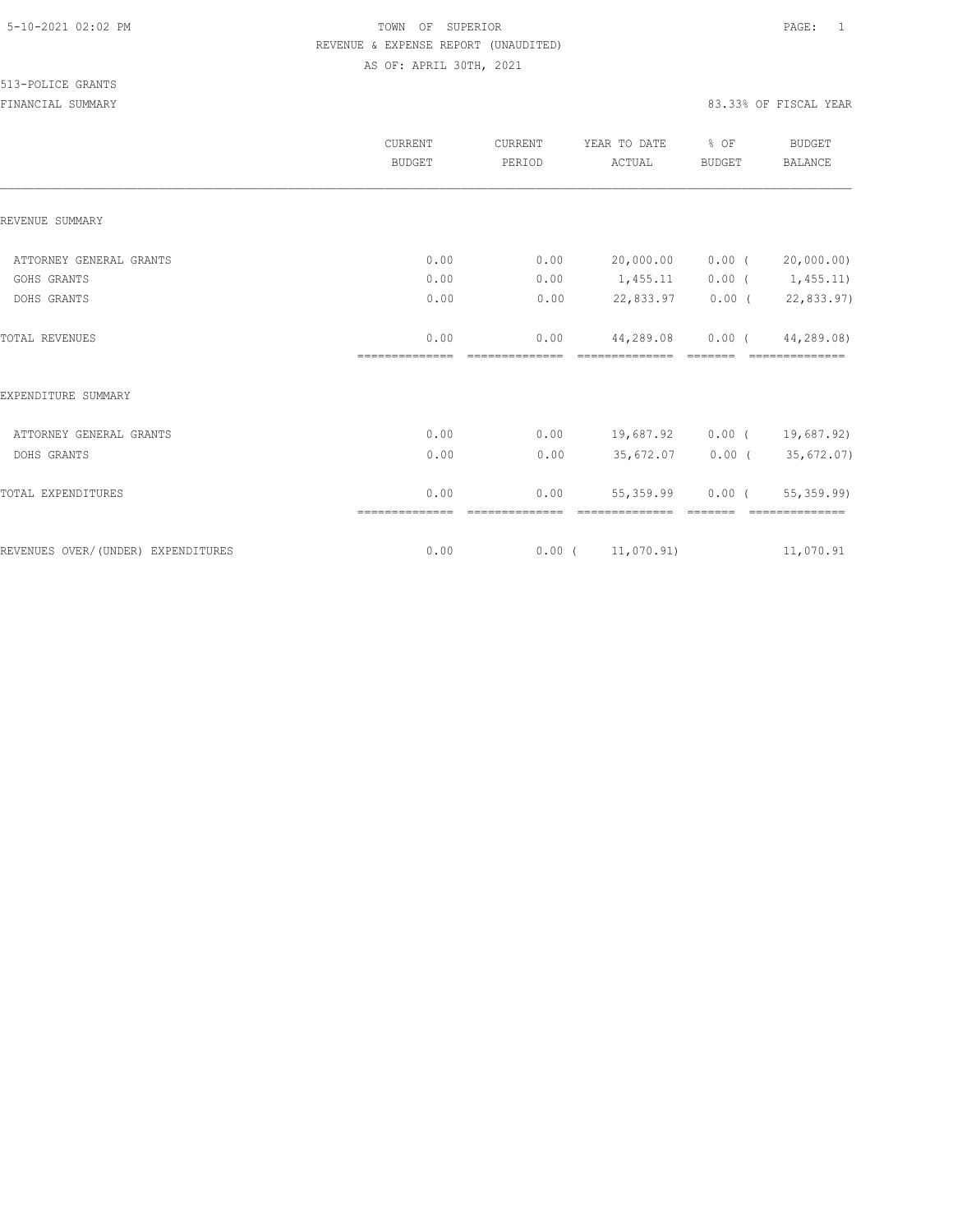# 514-Economic Dev Grants

|                                    | CURRENT<br><b>BUDGET</b> | CURRENT<br>PERIOD               | YEAR TO DATE<br>ACTUAL     | % OF<br><b>BUDGET</b> | <b>BUDGET</b><br><b>BALANCE</b> |
|------------------------------------|--------------------------|---------------------------------|----------------------------|-----------------------|---------------------------------|
| REVENUE SUMMARY                    |                          |                                 |                            |                       |                                 |
| ECONOMIC DEVELOPMENT               | 0.00                     | 0.00                            | 15,000.00 0.00 (           |                       | 15,000.00)                      |
| TOTAL REVENUES                     | 0.00                     | 0.00                            | 15,000.00                  | $0.00$ (              | 15,000.00)                      |
| EXPENDITURE SUMMARY                |                          |                                 |                            |                       |                                 |
| ECONOMIC DEVELOPMENT               | 0.00                     | 3,505.00                        | 28,785.00 0.00 (28,785.00) |                       |                                 |
| TOTAL EXPENDITURES                 | 0.00                     | 3,505.00                        | 28,785.00                  | $0.00$ (              | 28,785.00)                      |
| REVENUES OVER/(UNDER) EXPENDITURES |                          | $0.00$ ( 3,505.00) ( 13,785.00) |                            |                       | 13,785.00                       |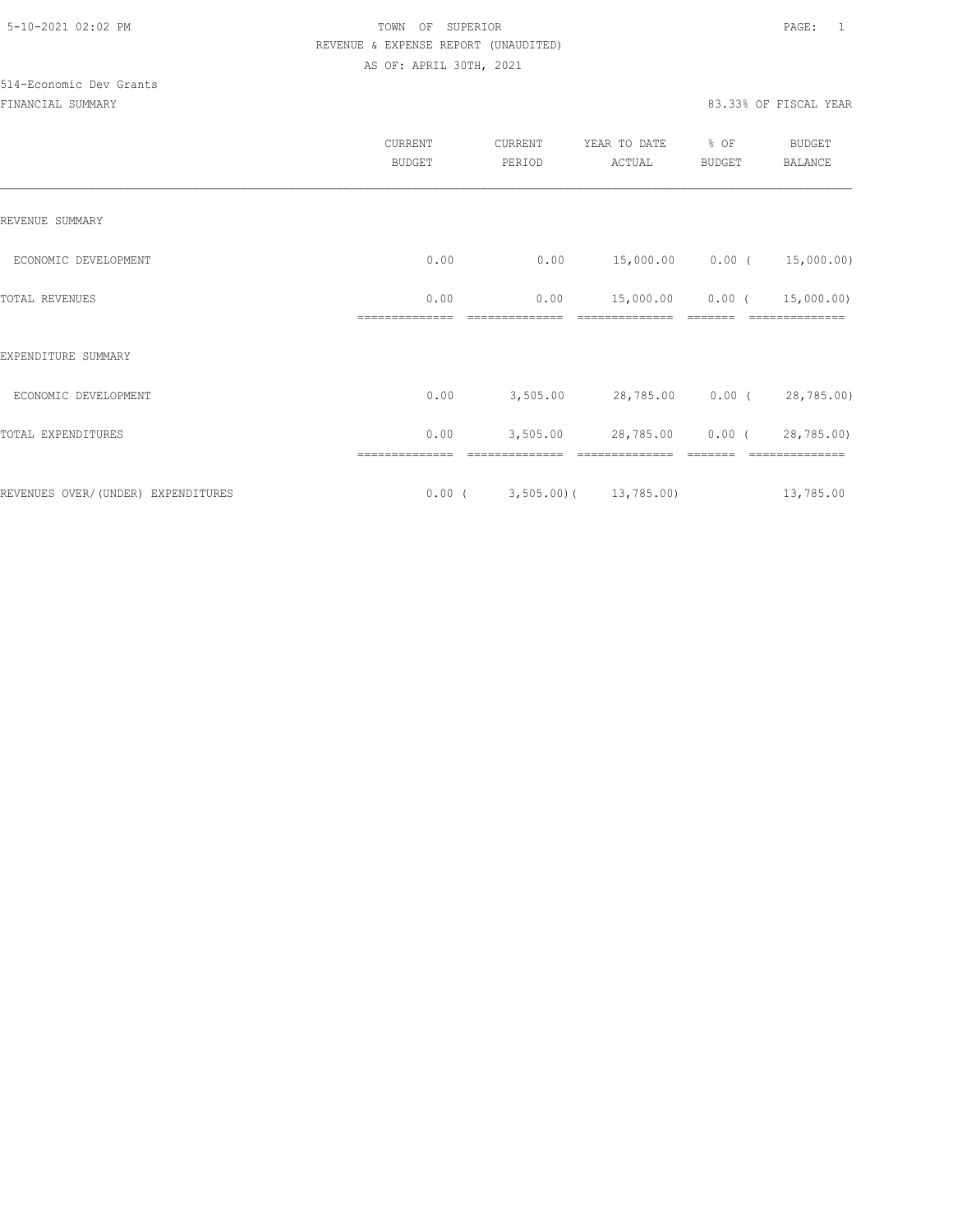800-FIRE DEPT PENSION

|                     | CURRENT<br>BUDGET | CURRENT<br>PERIOD | YEAR TO DATE<br>ACTUAL | % OF<br>BUDGET      | BUDGET<br>BALANCE |
|---------------------|-------------------|-------------------|------------------------|---------------------|-------------------|
| REVENUE SUMMARY     |                   |                   |                        |                     |                   |
| EXPENDITURE SUMMARY | ==============    | ==============    | ==============         | --------<br>------- | --------------    |
|                     | ==============    | ==============    | ==============         |                     | --------------    |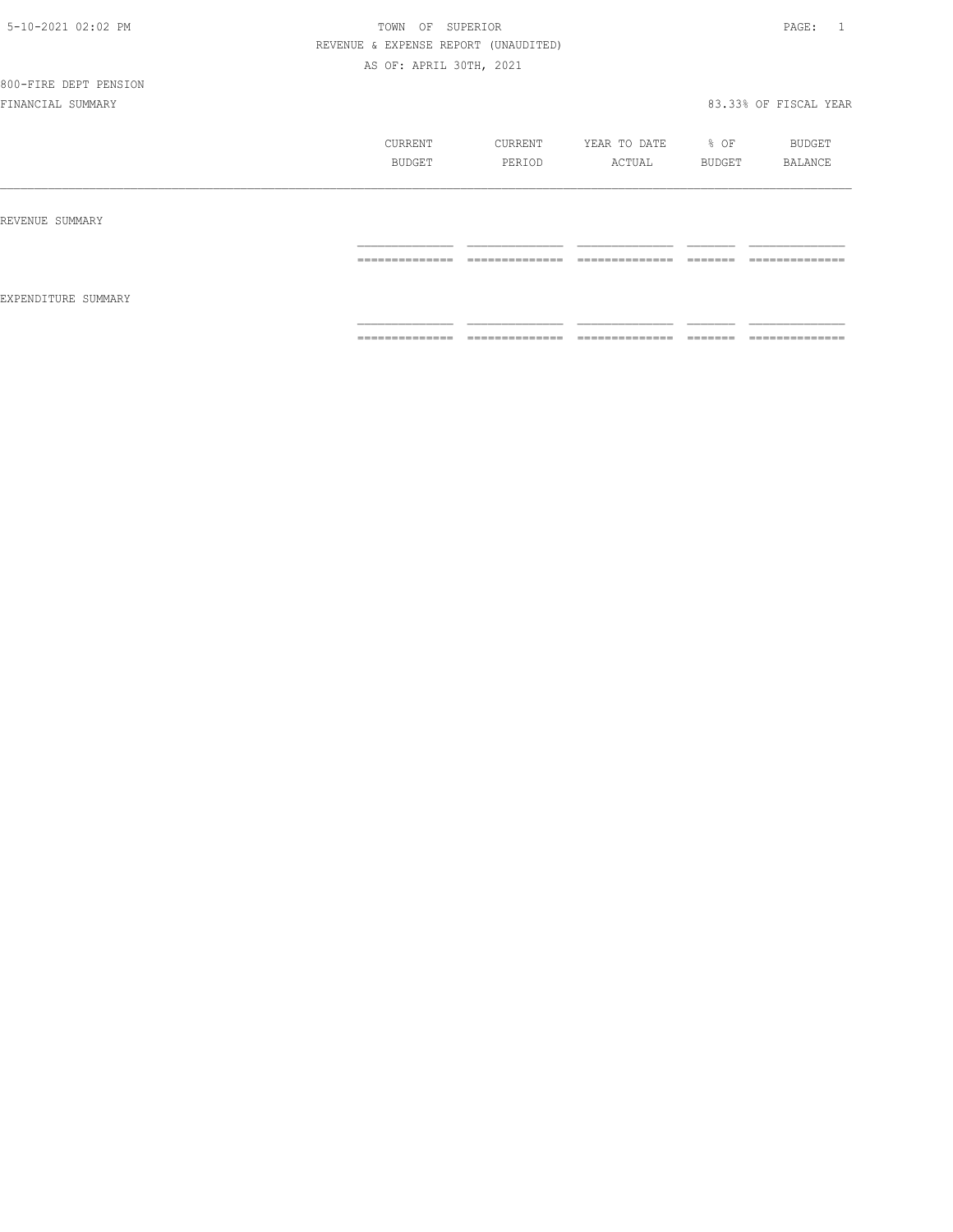810-LGIP

|                     | CURRENT<br>BUDGET | CURRENT<br>PERIOD                | YEAR TO DATE<br>ACTUAL | % OF<br>BUDGET       | BUDGET<br>BALANCE   |
|---------------------|-------------------|----------------------------------|------------------------|----------------------|---------------------|
| REVENUE SUMMARY     |                   |                                  |                        |                      |                     |
| EXPENDITURE SUMMARY | ==============    | --------------<br>______________ | ==============         | --------<br>_______  | ==============      |
|                     | ==============    | --------------<br>.              | ---------------<br>.   | --------<br>________ | --------------<br>. |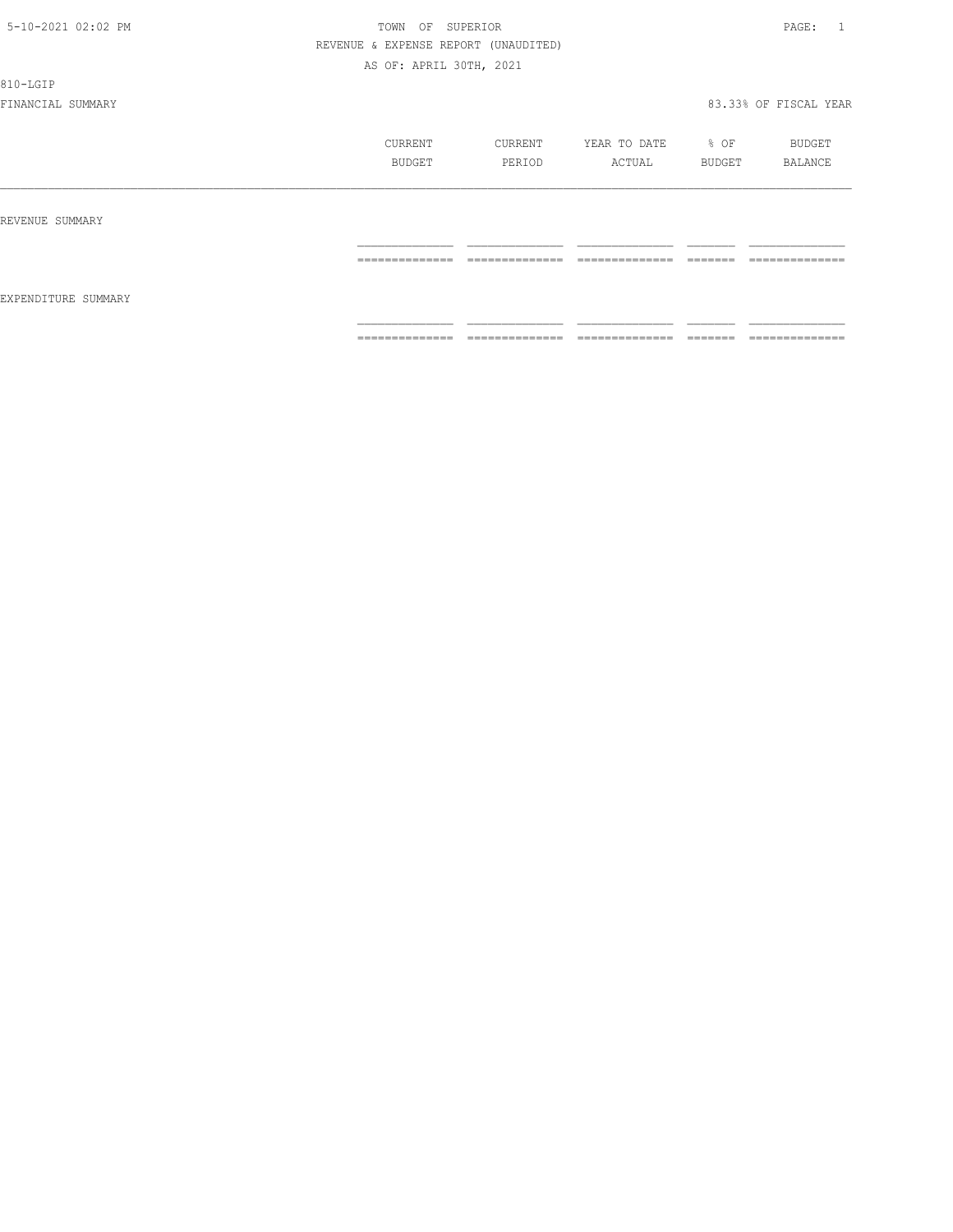820-EXPLORERS

|                     | CURRENT<br>BUDGET | CURRENT<br>PERIOD               | YEAR TO DATE<br>ACTUAL          | % OF<br>BUDGET      | BUDGET<br>BALANCE              |
|---------------------|-------------------|---------------------------------|---------------------------------|---------------------|--------------------------------|
| REVENUE SUMMARY     |                   |                                 |                                 |                     |                                |
|                     | ==============    | ______________<br>------------- | --------------<br>------------- | --------<br>======  | ______________<br>------------ |
| EXPENDITURE SUMMARY |                   |                                 |                                 |                     |                                |
|                     | ==============    | ==============                  | ==============                  | --------<br>------- | ==============                 |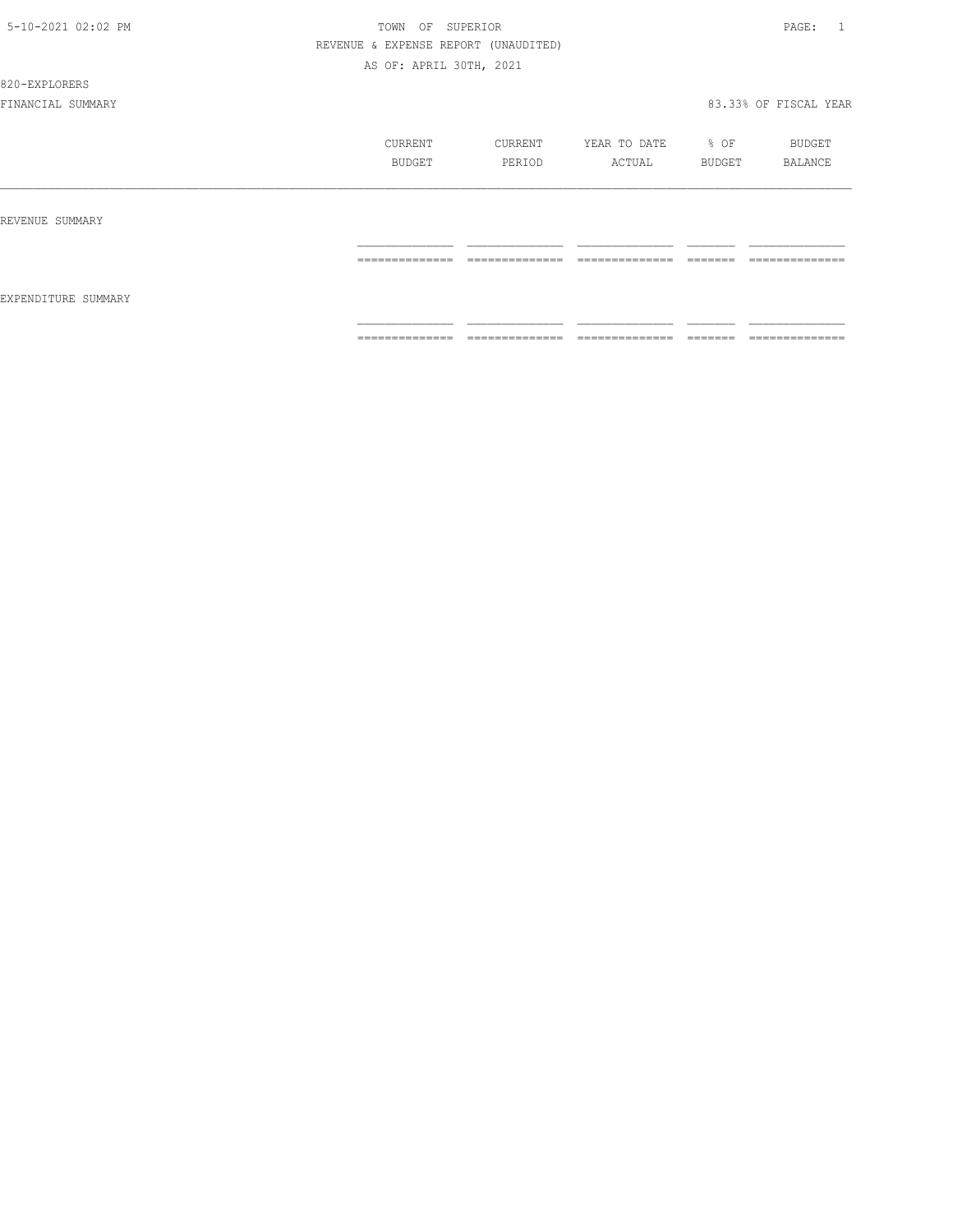|                                     | CURRENT<br><b>BUDGET</b> | CURRENT<br>PERIOD | YEAR TO DATE<br>ACTUAL | % OF<br>BUDGET | BUDGET<br>BALANCE          |
|-------------------------------------|--------------------------|-------------------|------------------------|----------------|----------------------------|
| REVENUE SUMMARY                     |                          |                   |                        |                |                            |
| NON-DEPARTMENTAL                    | 0.00                     | 0.00              |                        |                | $5,556.00$ 0.00 (5,556.00) |
| TOTAL REVENUES                      | 0.00                     | 0.00              | 5,556.00               | $0.00$ (       | 5, 556.00                  |
| EXPENDITURE SUMMARY                 |                          |                   |                        |                |                            |
| NON-DEPARTMENTAL                    | 0.00                     | 0.00              |                        |                | 3,171.86 0.00 (3,171.86)   |
| TOTAL EXPENDITURES                  | 0.00                     | 0.00              | 3,171.86               |                | $0.00$ ( $3,171.86$ )      |
| REVENUES OVER/ (UNDER) EXPENDITURES | ==============<br>0.00   | ========<br>0.00  | 2,384.14               | $\overline{a}$ | 2,384.14)                  |
|                                     |                          |                   |                        |                |                            |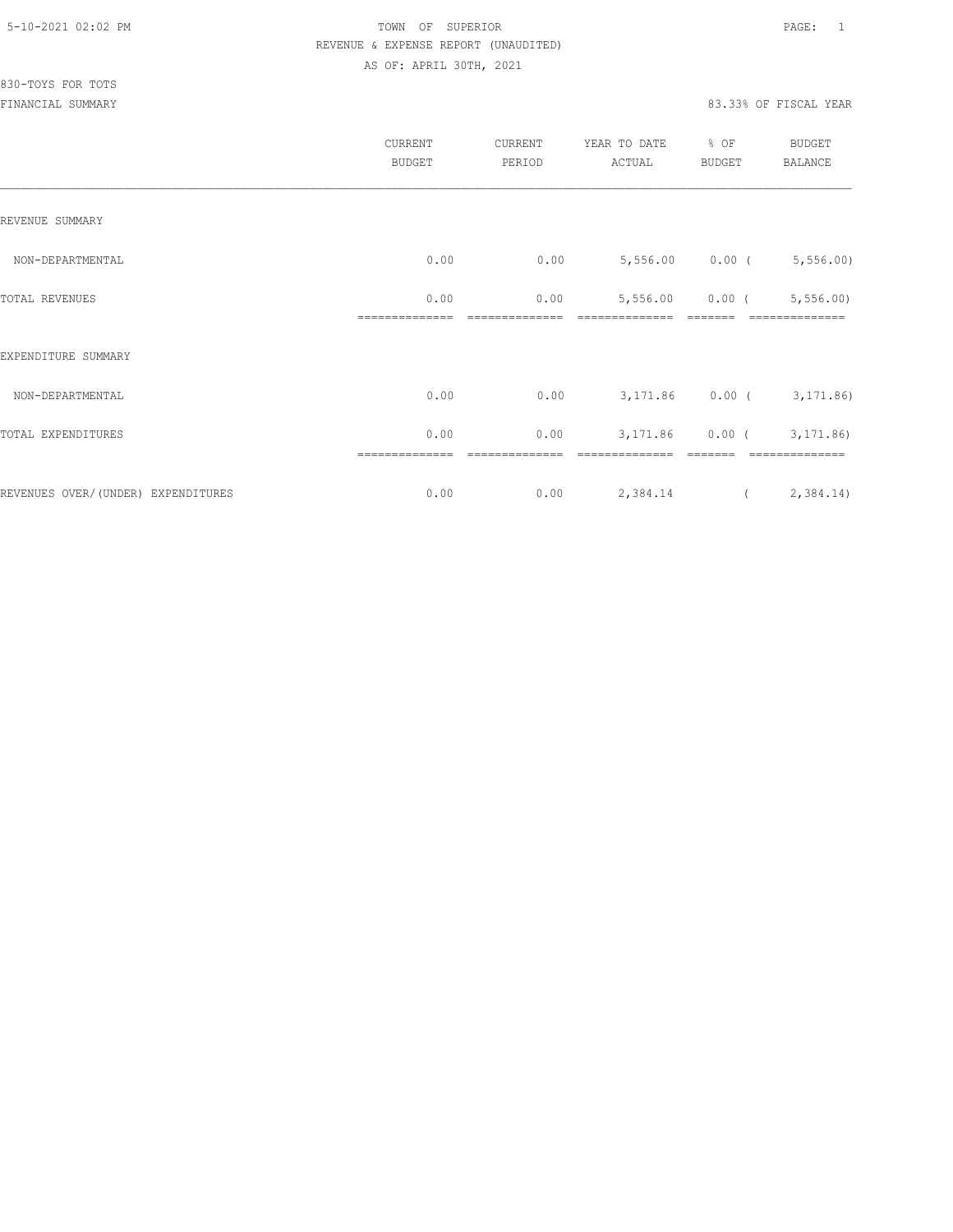840-GENERAL FIXED ASSETS

|                     | CURRENT<br>BUDGET                                                                                                                                                                                                                                                                                                                                                                                                                                                                            | CURRENT<br>PERIOD                 | YEAR TO DATE<br>ACTUAL                                                                                                                                                                                                                                                                                                                                                                                                                                                                 | % OF<br>BUDGET                                                                                                                                                                                                                                                                                                                                                                                                                                                                                                                                                    | BUDGET<br>BALANCE                 |
|---------------------|----------------------------------------------------------------------------------------------------------------------------------------------------------------------------------------------------------------------------------------------------------------------------------------------------------------------------------------------------------------------------------------------------------------------------------------------------------------------------------------------|-----------------------------------|----------------------------------------------------------------------------------------------------------------------------------------------------------------------------------------------------------------------------------------------------------------------------------------------------------------------------------------------------------------------------------------------------------------------------------------------------------------------------------------|-------------------------------------------------------------------------------------------------------------------------------------------------------------------------------------------------------------------------------------------------------------------------------------------------------------------------------------------------------------------------------------------------------------------------------------------------------------------------------------------------------------------------------------------------------------------|-----------------------------------|
| REVENUE SUMMARY     |                                                                                                                                                                                                                                                                                                                                                                                                                                                                                              |                                   |                                                                                                                                                                                                                                                                                                                                                                                                                                                                                        |                                                                                                                                                                                                                                                                                                                                                                                                                                                                                                                                                                   |                                   |
|                     | $\begin{array}{c} \multicolumn{2}{c} {\textbf{1}} & \multicolumn{2}{c} {\textbf{2}} & \multicolumn{2}{c} {\textbf{3}} & \multicolumn{2}{c} {\textbf{4}} \\ \multicolumn{2}{c} {\textbf{5}} & \multicolumn{2}{c} {\textbf{6}} & \multicolumn{2}{c} {\textbf{7}} & \multicolumn{2}{c} {\textbf{8}} & \multicolumn{2}{c} {\textbf{9}} \\ \multicolumn{2}{c} {\textbf{1}} & \multicolumn{2}{c} {\textbf{1}} & \multicolumn{2}{c} {\textbf{1}} & \multicolumn{2}{c} {\textbf{1}} & \multicolumn{$ | --------------<br>_______________ | $\begin{array}{cccccccccc} \multicolumn{2}{c}{} & \multicolumn{2}{c}{} & \multicolumn{2}{c}{} & \multicolumn{2}{c}{} & \multicolumn{2}{c}{} & \multicolumn{2}{c}{} & \multicolumn{2}{c}{} & \multicolumn{2}{c}{} & \multicolumn{2}{c}{} & \multicolumn{2}{c}{} & \multicolumn{2}{c}{} & \multicolumn{2}{c}{} & \multicolumn{2}{c}{} & \multicolumn{2}{c}{} & \multicolumn{2}{c}{} & \multicolumn{2}{c}{} & \multicolumn{2}{c}{} & \multicolumn{2}{c}{} & \multicolumn{2}{c}{} & \mult$ | -------<br>________                                                                                                                                                                                                                                                                                                                                                                                                                                                                                                                                               | --------------<br>_______________ |
| EXPENDITURE SUMMARY |                                                                                                                                                                                                                                                                                                                                                                                                                                                                                              |                                   |                                                                                                                                                                                                                                                                                                                                                                                                                                                                                        |                                                                                                                                                                                                                                                                                                                                                                                                                                                                                                                                                                   |                                   |
|                     | $\begin{array}{cccccccccc} \multicolumn{2}{c}{} & \multicolumn{2}{c}{} & \multicolumn{2}{c}{} & \multicolumn{2}{c}{} & \multicolumn{2}{c}{} & \multicolumn{2}{c}{} & \multicolumn{2}{c}{} & \multicolumn{2}{c}{} & \multicolumn{2}{c}{} & \multicolumn{2}{c}{} & \multicolumn{2}{c}{} & \multicolumn{2}{c}{} & \multicolumn{2}{c}{} & \multicolumn{2}{c}{} & \multicolumn{2}{c}{} & \multicolumn{2}{c}{} & \multicolumn{2}{c}{} & \multicolumn{2}{c}{} & \multicolumn{2}{c}{} & \mult$       | ______________<br>--------------- | ______________<br>_______________                                                                                                                                                                                                                                                                                                                                                                                                                                                      | $\begin{array}{c} \begin{array}{c} \begin{array}{c} \begin{array}{c} \begin{array}{c} \end{array}\\ \end{array}\\ \end{array} \end{array} \end{array} \end{array} \end{array} \end{array} \end{array} \begin{array}{c} \begin{array}{c} \begin{array}{c} \begin{array}{c} \end{array}\\ \end{array} \end{array} \end{array} \end{array} \begin{array}{c} \begin{array}{c} \begin{array}{c} \end{array}\\ \end{array} \end{array} \end{array} \begin{array}{c} \begin{array}{c} \begin{array}{c} \end{array}\\ \end{array} \end{array} \end{array} \begin{array}{$ | ______________<br>--------------- |